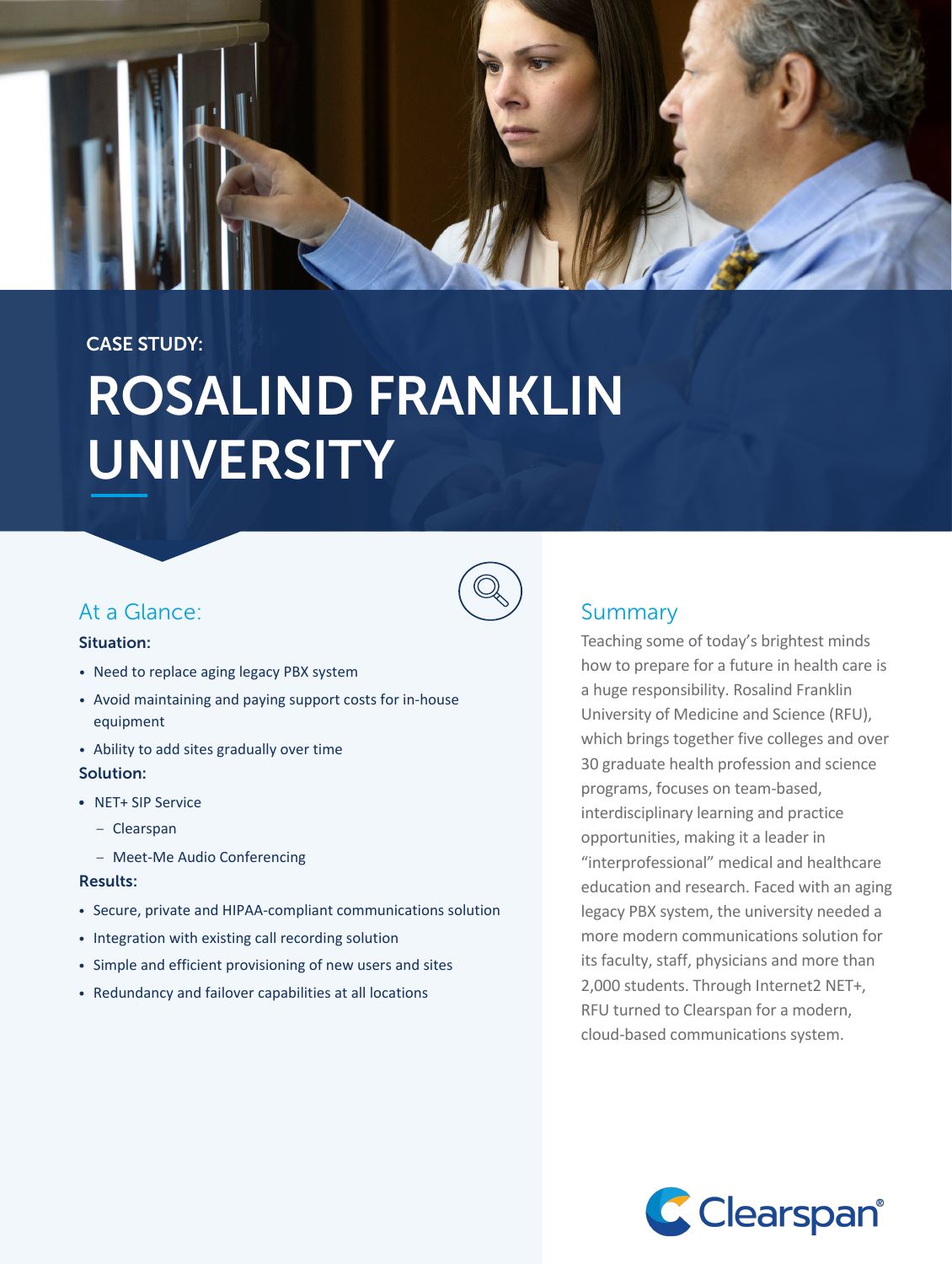

# Rosalind Franklin University

Founded in 1912, Rosalind Franklin University of Medicine and Science comprises five colleges and over 30 graduate health profession and science programs. Rosalind Franklin provides rigorous academics, pioneering research and an innovative approach to community service that shapes the future of healthcare.

# Focusing Resources on Teaching, Not Managing Phone Systems

According to RFU's Chief Information Officer, Richard Loesch, the university was at a crossroads regarding its 20 + year old legacy phone system. No longer supported by the manufacturer, it required third-party support, and parts were hard to find. When it was finally time to make the move, and after looking at three other vendors, RFU chose Clearspan, one of the trusted solutions through Internet2 NET+, which provides universities and other research and educational organizations a portfolio of offerings to help accelerate the adoption of cloud solutions. Through Internet2 NET+, RFU knew that Clearspan's cloud solution underwent rigorous, peerdriven security, accessibility and performance reviews.

The Clearspan private cloud system, which was built for enterprises, universities, and large institutions, was the most logical solution for RFU, which wanted to manage its own operation without the responsibility of managing the phone system infrastructure. In addition, Clearspan lets the university take advantage of the customized service, terms and pre-negotiated pricing offered through Internet2 NET+.

Moving to a cloud solution was the most reasonable choice for RFU. According to Loesch, "We suspected a cloud-based system would be the best solution, as it's the most cost-effective way to replace our legacy system."

He added that a cloud solution lets RFU avoid having to maintain and pay support costs for in-house equipment, noting that it doesn't make sense for an organization of their size to maintain their own PBX system.

"The cloud is a more costeffective model, and the maintenance is easier, as we do everything through a web interface and can make changes to calling options without having any proprietary programming."

#### Richard Loesch, Chief Information Officer, Rosalind Franklin University

Loesch stated, "The cloud is a more cost-effective model, and the maintenance is easier, as we do everything through a web interface and can make changes to calling options without having any proprietary programming."

RFU's goal was to deploy the new service at its 80-acre main North Chicago campus across six buildings. The new phone system would also be used by satellite offices for simulation-based education, as well as RFU's health clinic subsidiary with four locations, each with 25 phones or less. As the leases on these facilities end and the clinics move to different locations every few years, RFU needed a flexible communications system that would make it easy to bring up the new sites quickly.

Starting with a small deployment to test and learn, the RFU IT team initially implemented the Clearspan system for the Department of Healthcare Simulation satellite office.

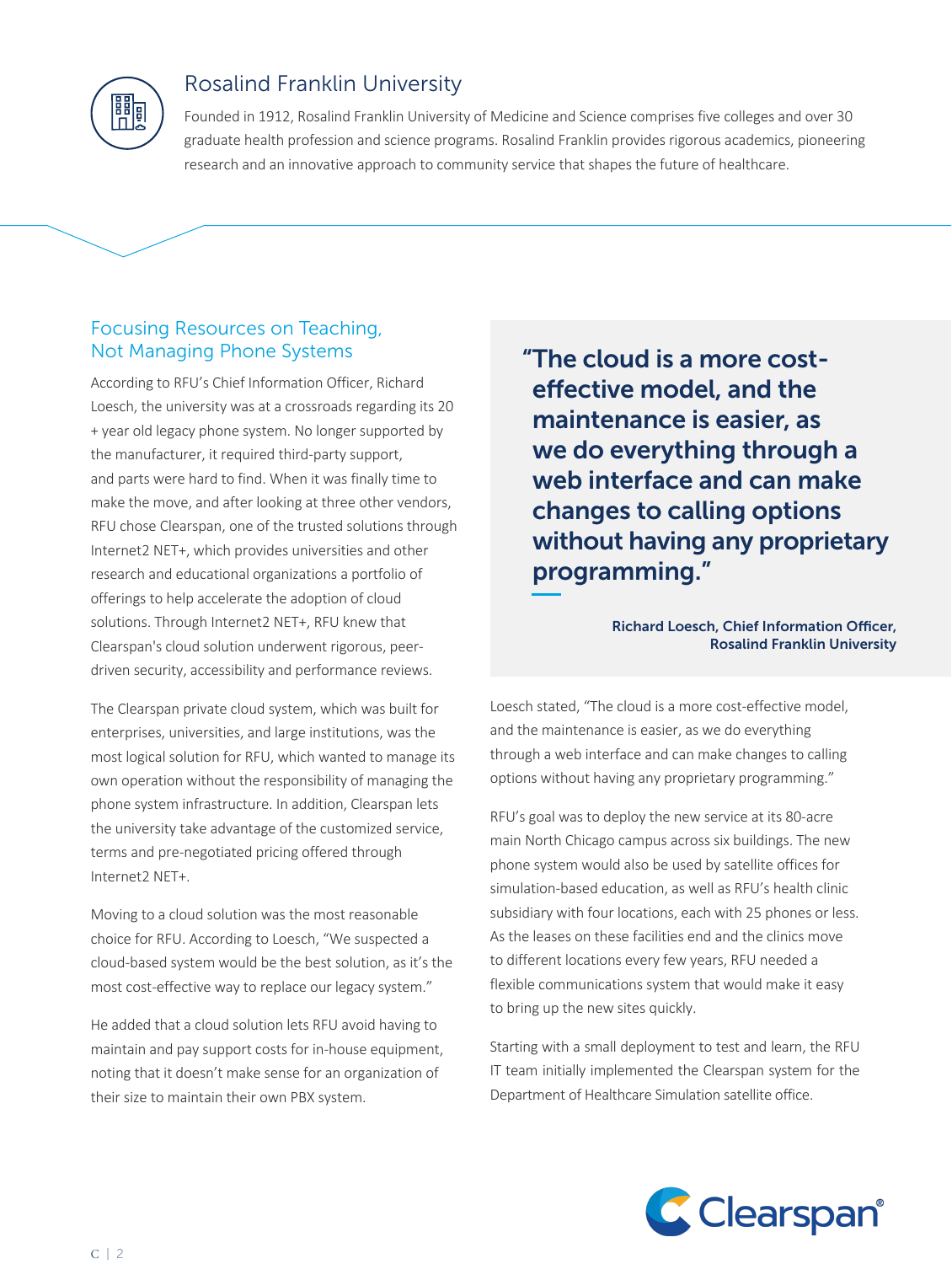As Loesch explained, "The simulated hospital teaching facility was small enough in scope to give us experience implementing the new system. We knew that going to the campus-wide implementation wouldn't be a challenge based on our experience with the smaller implementation."

After this initial implementation, the university deployed the system at its other locations and campuses.

The overall solution incorporates over 1,500 users, including about 1,400 Mitel IP phone sets, numerous soft phone users, and over 60 analog devices, as well as a High Availability (HA) pair of session border controllers (SBCs) at the main campus for phone registrations. The Clearspan solution also includes 50 participant Meet-Me Audio Conferencing licenses, as well as connectivity to the university's existing NICE call recording system.

### Overcoming Concerns

Loesch admits that initially he was somewhat reluctant to move to the cloud, as the cloud eliminates the ability to see and touch a physical piece of equipment. Security and privacy was another initial concern, as RFU's health clinic subsidiary requires security and HIPAA compliance. Quickly overcoming these concerns, Loesch noted that he has been extremely satisfied with the quality and reliability of the new phone system. With encrypted communications between the end user's phone and the cloud PBX, Clearspan's solution provides a secure communication channel that meets RFU's needs.

## Results for the Academic Enterprise

The cloud service delivered as expected with the university realizing many benefits, including cost savings, agility, business continuity, and more.

Loesch noted, "As we hoped, we lowered our operating costs. We expected cost savings by moving away from an in-house PBX with expensive PRI-based services and related support costs, and had hoped for a five-year payback on the phone system. We were surprised to see that we were saving 40% on our monthly phone service and we'll see a financial payback in just two years, rather than five."

Loesch plans to use these savings to invest in RFU's network infrastructure in order to be better prepared for future capabilities such as advanced video. In addition to the cost savings, there were several intangible benefits.

According to Loesch, "We converted the main campus to the new cloud system over the course of a weekend, which proved how easy it was for my team to get comfortable with managing the new system."

His team is able to do provisioning of all new handsets, as well as any minor changes such as resetting PINs when users get locked out of their voicemail boxes. Using the simple web interface on a desktop or laptop to log into the administration portal, Loesch and his IT team can do most of the functions needed, and only require help from Clearspan when they make complex changes to templates.

Loesch notes, "With our previous phone system, we had only one person who was able to manage the system; now I don't have to worry about that single point of failure."

One of the key benefits of the cloud is its redundancy. RFU now has redundant Internet circuits, as well as failover capabilities at all of the locations.

Despite initial fears about moving to a VoIP service in the cloud, Loesch claims that the entire experience has been very positive, calling it "an all-around win."

He added, "It's rare to see a trifecta in the IT world where you have a better system providing advanced features, while being easier to manage, at a lower monthly operating cost."

## Looking Ahead

For the future, RFU will be moving to a cloud fax solution, and Loesch is continually looking at advanced features that are available with the system. He and his team will also be ramping up internal awareness to educate people on additional features and capabilities that are available with the cloud service, such as visual voicemail, noting that they had been on a legacy solution for so long that "people don't know about all of the capabilities they can now use."